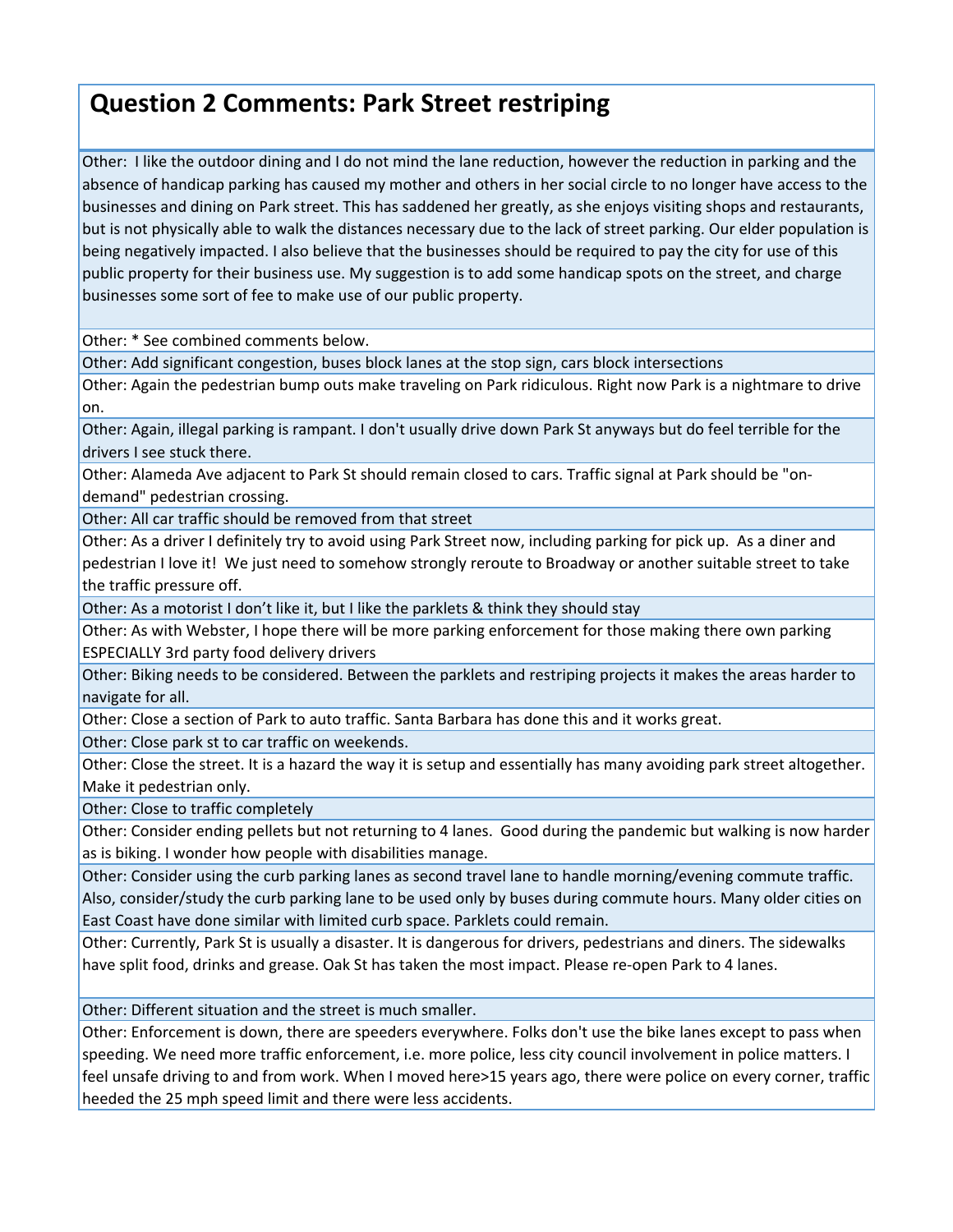Other: Have you tried to get out of your parked car on Park or Webster streets? If there is a red light you have to wait until all of the cars are through the red light to even get out of your car. I think that these parklets are very dangerous. I tried to park in one once and I will never park in a parklet again. This has also reduced the amount of cars that are able to park on the street in the busiest area in town.

Other: HC1: Address emergency vehicles on Park St

Other: Honestly I would love it if park street were just a pedestrian area for a portion and traffic was diverted around the area entirely. We already do that for street fairs

Other: I appreciated the parklets during the pandemic, but for the longterm I prefer that we return to 4 lanes.

Other: I avoid both Webster & Park Street. The changes to these streets are ugly, confusing and dangerously congested. I do not feel safe in any of the restaurant spaces along the street and would not use them. I do believe restaurants should have outdoor dining options though, just not this messy, eclectic collection of options. There is no safe option for bike riders on these streets. AND with the CHRONIC double parking problem all over Alameda which is ignored by law enforcement, all the streets are generally unsafe. I do not understand why the use of public streets has been allowed to degenerate so badly. If I go to Park Street at all, I am on foot.

Other: I avoid Park St as parking is hard.

Other: I avoid using park street as a thru street, but still use it if I want to go to any businesses. Other: I definitely avoid Park Street now due to the reduction of lanes and the parklets take up too much space and the parking places are almost gone. it was fine during the pandemic but now it needs to go away.

Other: I do NOT recommend keeping parking on this street/passenger unloading and loading zones. Since there are less driving lanes when anyone tries to park they completely block through traffic and it absolutely sucks. I would say take some advice from Europe and have no on street parking to promote walking and bikingotherwise the program should be removed completely. I hope others echo this sentiment.

Other: I do not support modifying for bike traffic as it is already congested. I support enforcing the no riding on sidewalks and supporting pedestrians over bikes/skateboards. Cars illegally parked near Alameda Ave should be ticketed to prevent the constant illegible parking in crosswalks. Foot traffic is who is spending money. Traffic can avoid the congestion by taking other routes.

Other: I don't feel safe walking or dining on Park street. During early covid, i had to walk past maskless diners on the sidewalk and could not maintain social distance. The parklets were better for pedestrians walking by but not safe from cars. I live on Oak st and there is a lot more traffic on a designated bike street

Other: I don't go Park and won't go tell back to it use to be. I miss Park street and eating there

Other: I don't like how the 2 lanes shift as they go down Park street. As this makes it more dangerous.

Other: I doubt if anyone from planning or the council has personally monitored the excessive speeding and red light running on Park from the bridge to the lane reduction and in the other direction from 2 lane to 4 lane.

Other: I feel less safe

Other: I feel less safe walking on Park street because of all of the bicyclists riding on the sidewalk.

Other: I feel safer on foot, but not on my bike ‐‐ I've had drivers try to pass me on Park when they shouldn't. No difference driving.

Other: I feel that park St should be shut down completely to through traffic and made fully walking traffic only and expanded restaurant seating.

Other: I feel unsafe on Park Street now as a driver, pedestrian, or diner.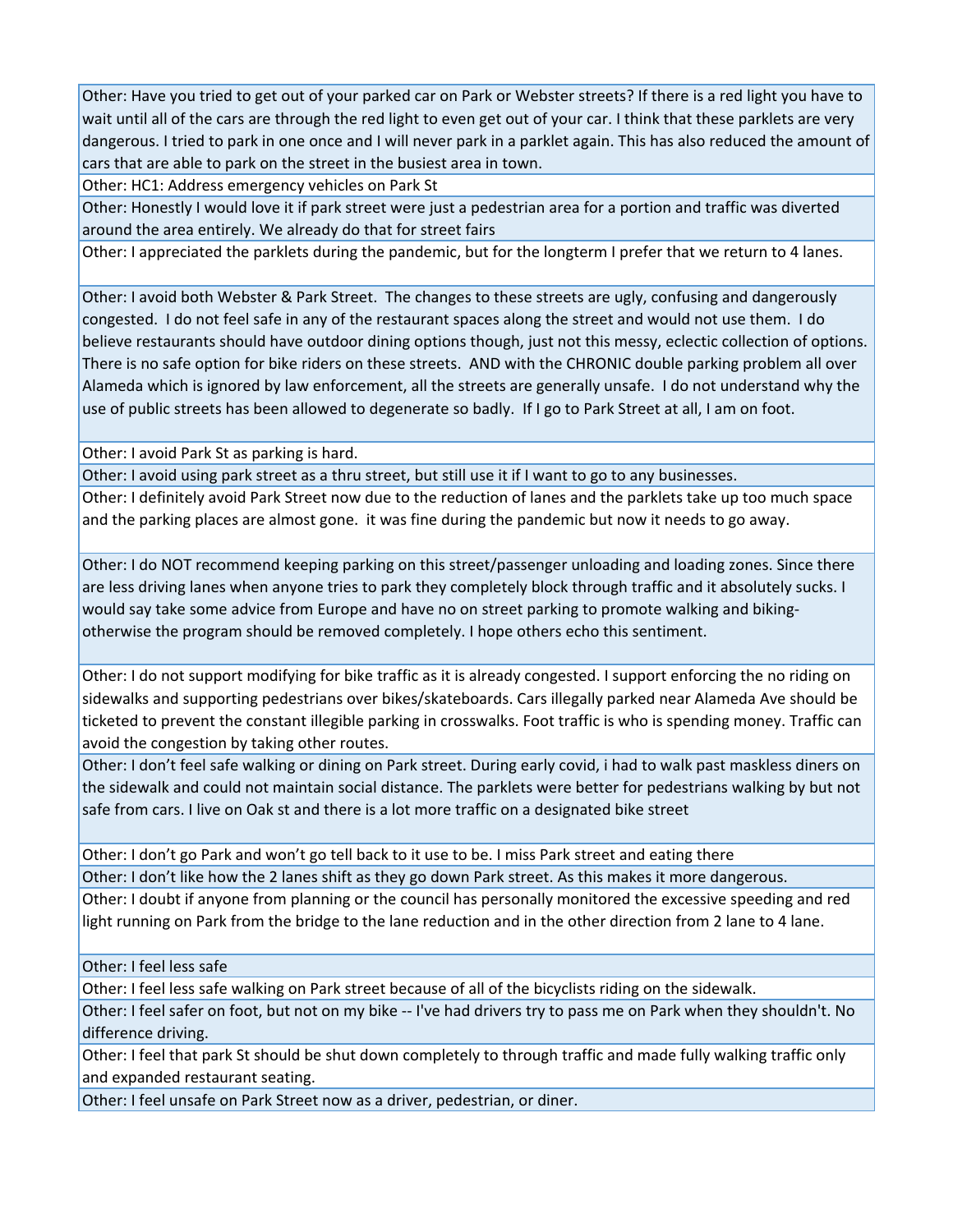Other: I feel unsafe walking down park street, and would never eat in a parklet that's so close to moving cars. Feels unsafe to me. It's also caused an increase in traffic and more cars sit on park emitting fumes into the parklets where people eat

Other: I find it confusing. Not really sure what is parking and what isn't.

Other: I HATE (YES HATE) what's been done.to Park Street! UT makes no sense that there's only 1 lane each way. The parking of cars on Park St is confusing especially if you're picking up food to go! TRAFFIC IS HORRENDOUS!! Traffic is horrible everyday worse on the weekends! My family and I don't shop or go down Park St anymore. Worse intersection is Park and Encinal, and again on Santa Clara and Park. the corner where Park Tavern I believe there's just too many people standing around not a good place for outdoor dining.

Other: I HATE HATE HATE the bulbouts!!! It makes right hand parking more difficult and driving takes longer. I'm open to possibly keeping the parklets. I have mixed feelings, but I do see the benefits. Definitely KEEP \*and\* ENFORCE the 15‐minute pickup/dropoff. Parking for longer than that is much much harder than it was pre‐ pandemic and that needs to be addressed in whatever solution you come up with. Don't forget there are disabled who can drive (or are driven by someone) and need to be able to park in front of an establishment.

Other: I have friends who are disabled, but can drive. The lane and parking reductions seriously impact my friends and other elders. All the changes are targeted to young, able bodied people who can walk several blocks and/or use a bicycle.

Other: I like fewer lanes but it should be sesonal. Do we need outdoor dining in Winter? Maybe Christmas is the exception.

Other: I like how there is less street parking, it keeps the peasants from Oakland out of Alameda.

Other: I like it but maybe there is a better way ‐ what about closing the busiest blocks to car traffic altogether? That would be safer. Can use Broadway or Oak for driving alternatives. Closing Alameda Ave is great, make that permanent (and use the entire space)

Other: I like it but not with the current appearance. There are areas that are not used. Traffic is bad. I live on the 900 block of Park Street and it would be nice if the city discussed changes like these with the residents of the streets so they could give input.

Other: I like it, but Oak St. has turned into a new thoroughfare. It has always been not the best bike share lane, but with frustrated drivers driving fast on Oak, it's even less of a bike option.

Other: I like it, but the parklets limit parking and the stores aren't visible

Other: I like that it allowed merchants to try to continue doing business, and to keep employees working. The two travel lanes is an unfortunate byproduct. No place for buses to pull out, no place for deliveries.

Other: I like the decreased lanes, but the streetscape seems confusing and crowded. There isn't enough space to walk on the sidewalk between the tables many places, and the park lets on the street go in and out in a confusing way. If it is kept this configuration, I think the sidewalks should be widened, the dining areas redesigned so the are contiguous to the restaurants, not across the sidewalk from them. Another alternative, make Park and Oak one way streets opposite directions. Ban left turns during morning and evening commutes and time the lights accordingly.

Other: I like the fewer lanes and parklets. The white plastic bumpers are HIDEOUS however.

Other: I like the outdoor dining option and I do think it is safer for pedestrians, but the lack of parking on park st was already an issue and now that people are out and about again it's going to get much worse. Walking down park street now feels much more crowded and as an immunocompromised person I dont feel safe walking down it during peak hours (it's also difficult for people who have anxiety around crowds ‐ feels very close in). Added bonus that now people cant double park at all! Some good things, some bad. Not sure where I ultimately stand.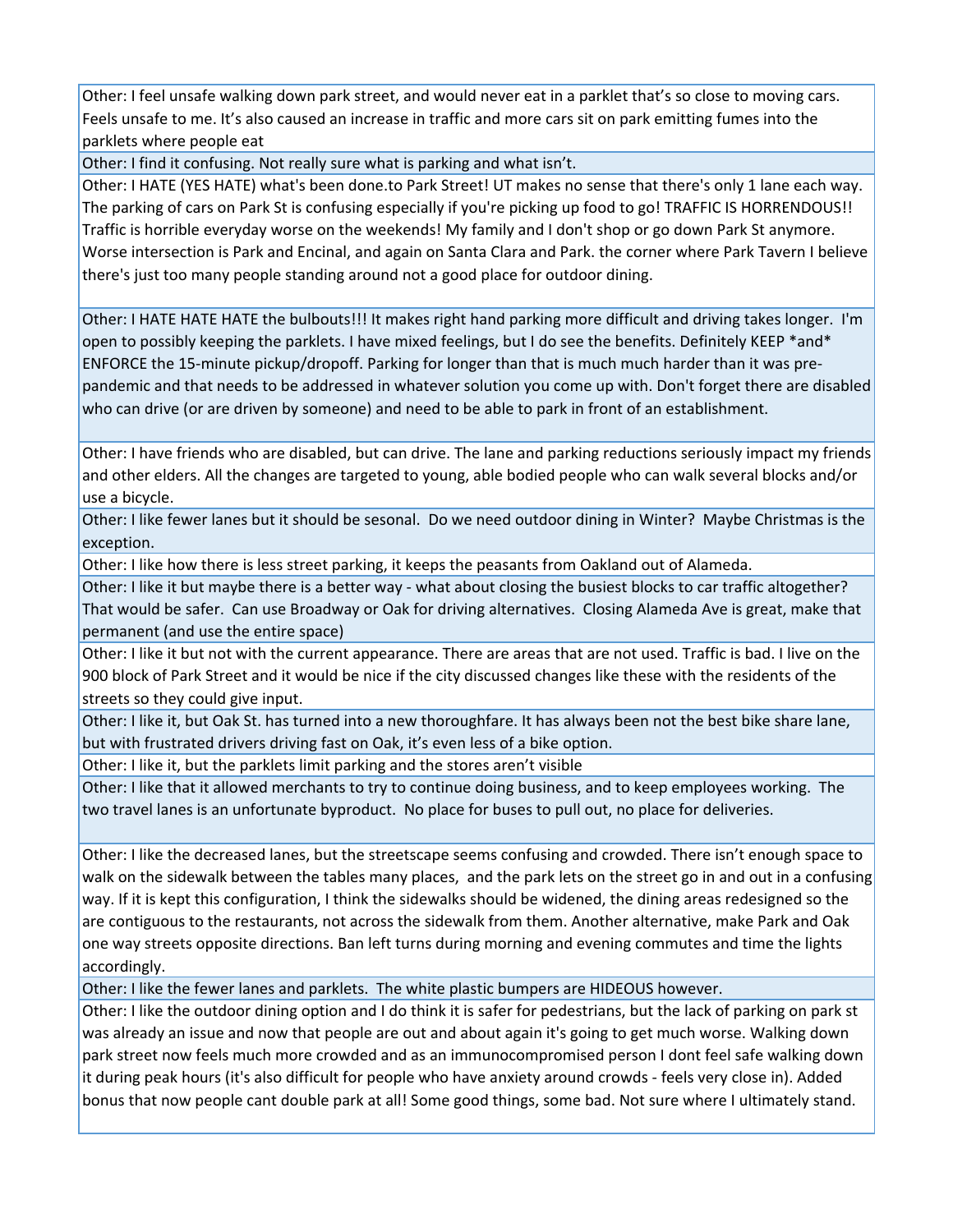Other: I like the parklets and added space for shops. I don't know enough about traffic flow to say if it should be permanent. It's much busier than Webster so I am not sure. I think the two lanes should stay until the pandemic is over.

Other: I like the parklets and outdoor seating, but I avoid driving down it at all cost because of the traffic it has caused.

Other: I like the parklets and think it should continue.

Other: I like the parklets but don't like the reduced parking but I realize it has to be one or the othe other so I support the parklets

Other: I like the parklets. They have the potential to add a lot of charm to the city.

Other: I like the reductions but it ends en a traffic jamb at the Lincoln intersection and often blocks traffic for a light or two

Other: I like the room for outdoor dining to help struggling restaurants, but otherwise would prefer 4 lanes

Other: I love the outdoor dining and shopping options for small businesses! Making them more permanent and better looking would make the area much more appealing for shopping and dining

Other: I never used Park Street to get around town. If I'm driving I drive to Park Street as a destination or on another street if it's between me an my destination (movie theater, beach, etc). It would be nice if my family could safely bike down Park Street.

Other: I really feel that if something permanente is created, that the "parklets" should be building side and a permanent sidewalk should be poured curbside. That way eateries can service the patrons outside without crossing pedestrian flow. It would also make me feel safer as vehicles speed by.

Other: I really like the outdoor dining space‐ especially with Covid and it may be awhile before I am ready to eat inside having a baby.

Other: I strongly support the parklets. Downtown streets are always a pain even with multiple lanes. The parklets are better for aesthetic, better for business, and are all around more enjoyable than a busy downtown street that people will avoid driving on anyway.

Other: I support eliminating all vehicular traffic on park street, with the exception of bicycles.

Other: I support the changes, lived here my whole life and driving down park st is always something I avoid, it's not a travel street it's a leisure street. The issue is the double parking, please stop the double parking.

Other: I think some of the striping is unclear I think people sometimes park in plases that are not intended for parking and some of the retail/dining space is not being used by businesses.

Other: I think that Park St should be turned into a pedestrian zone between San Jose and Lincoln.

Other: I think that Park Street should be 2 lanes (with bulbouts, bicycle lane and parkelts) but should be one direction only (for cars). Oak can be set to one way as well, expanding the "downtown" area and longterm development.

Other: I think the parking needs to be augmented to support retail. The park lets can be discretionary based on full staff review and input from neighboring businesses.

Other: I think the sidewalks should we widened to take over the prior parking spaces, parking restored in what had been the inside lane of traffic and continue with one traffice lane in either direction. This provides more protection for people on the sidewalk from traffic.

Other: I think the street should be shut down entirely so it is safer for both cars and pedestrians)

Other: I understand this was meant to be temporary while Covid restricted indoor eating

Other: I wish you could close the street to auto traffic from Santa Clara to Encinal and have it pedestrian only with parklets.

Other: I would never consider riding my bike on Park Street, unless motorized vehicles were banned. Way too much vehicle traffic to compete with.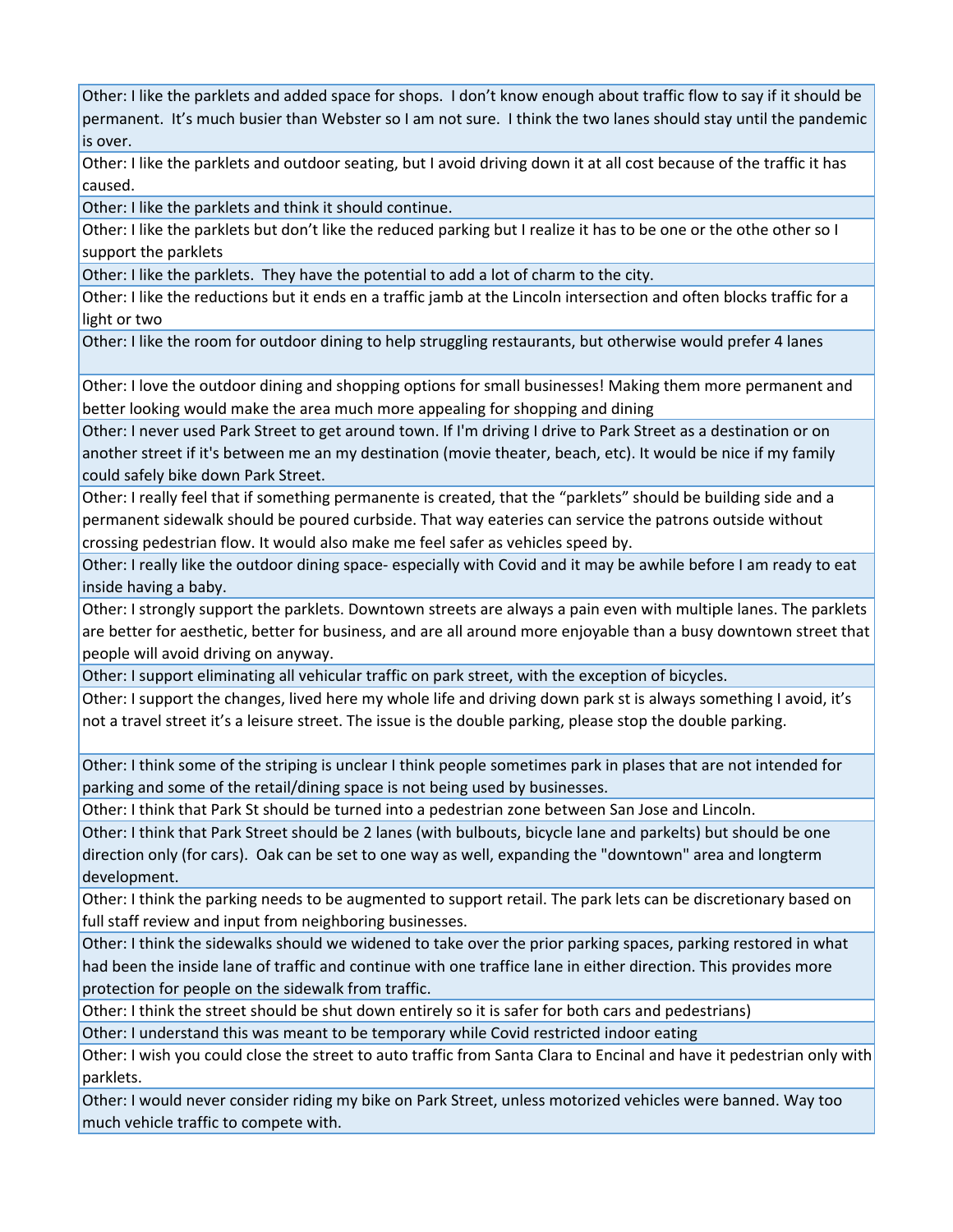Other: I'd like to see one way traffic and expanded foot and bike lane options

Other: I'd prefer no parking available and 2 lanes of traffic in each direction. There are too many times traffic comes to a complete stop due to normal operations (bus stops, garbage trucks doing pick ups, etc) and illegal operations (double parking for deliveries etc)

Other: I'm not sure how to accommodate bikes on Park Street ‐ as a thoroughfare, I think Broadway is a good alternative. But, as a destination, maybe it's about adding bike racks near at the north and south ends of the commercial district. Also, I'm not sure I like Alameda Ave being blocked off in perpetuity (doesn't get sufficiently used for seating)

Other: I'd support removing all of the car travel lanes from Park

Other: If you take away parking on Park St, you should provide other options for people to park.

Other: Instead of permanently making a decision, re‐evaluate again in the next year or so to determine whether priorities change or parklets are utilized.

Other: It is always congested trying to get anywhere near Park St now, which means less people able to go there and I am seeing a LOT of stores closing. It's like we are feeding the fire of shops leaving Alameda.

Other: It should stay while there is a reason for it, and ended when the reason has ended. Because of COVID‐19, businesses have restricted inside capacity. When that has been restored, pre‐existing street use should also be restored.

Other: It's the worst thing to happen to Alameda in the 25 years I've lived here. I no longer patronize Park St business due to how awful the changes make getting around.

Other: Like the changes but do feel the impact of less parking.

Other: Make it only for pedestrians

Other: Makes it nicer to walk down, which I'd do more if we didn't have Delta running around. Rerouting the traffic from at least a small section of Park should be seriously considered, it would really benefit from being pedestrian/bike only. (no buses either)

Other: More war on the car. Just stop. Lots of repainting, closing, cosmetic nonsense. Meanwhile, the streets are still in abysmal condition, parking's impossible, and traffic is hell. Seriously, get a grip.

Other: Navigating Park st. can be confusing. With parklets, uneven road surface, lane changes, dirty streets and empty storefronts, Park St. resembles a war zone.

Other: Needs safe bike facility more than giving away public space for private businesses, and certainly not for car parking. .

Other: No traffic (promenade only ) from Lincoln to Encinal. Add/Build adjacent parking strucure.Then 4 lanes from Lincoln to the bridge and 4 lanes from Encinal to Otis (no street parking on Park from Encinal to Otis.

Other: Not accessible to bikes and handicap.

Other: Park and Webster are visual and logistical nightmares and mazes. Do you want to see how it's done AESTHETICALLY? Look at how Los Gatos did it. Take a walk up and down North Santa Cruz Ave (these are not all up to date images). https://www.google.com/maps/@37.2235379,‐

121.9834371,3a,75y,199.28h,74.83t/data=!3m6!1e1!3m4!1sI2‐t1hZuDWEgo‐FSuMQkOg!2e0!7i16384!8i8192

Other: Park should be a car free street

Other: Park st in particular is challenged by lack of another available route

Other: Park St looks junky, no longer get to see the cute small town store fronts. I will NOT eat in car fumes. A safety issue.

Other: Park Street (in the main commercial strip) now has a chaotic feel. For drivers, coming off the Park St bridge to a 2‐lane street is challenging. As a diner, several of the parklets feel hazardous and have an ad‐hoc appearance.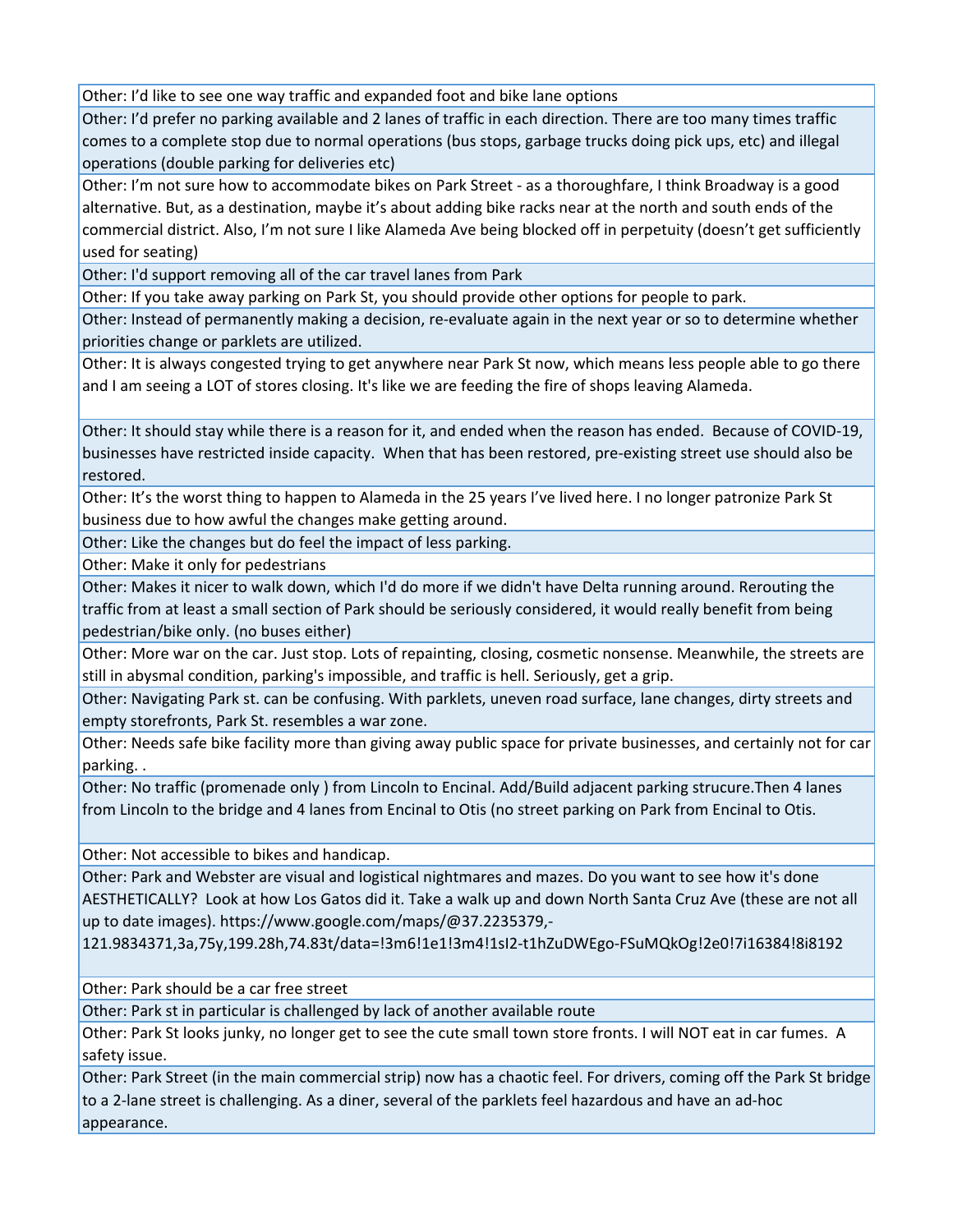Other: Park street is a mess with traffic and speeding.

Other: Park Street is a nightmare. it was intended to be a major thorough fare, people still use that bridge, it backs up so easily. Allowing cars to park on the street makes it less safe for pedestrians because they're not really sure who's moving and who's not. And because there's a high amount of restaurants there, there is tons of double parking as well. I only walk there at this point because it's so tricky to navigate and I've seen so many people almost get hit by a car, get into fights,

Other: Park Street is impossible to use. I used to shop there on Saturdays, now I am going out of Alameda to shop.

Other: Park street should be completely closed to traffic and turned into a promenade.

Other: Parking on Park Street is confusing between the plastic bollards, street striping and parking meters. Its not clear where you can park. I love the parklets and am fine with the removal of parking spaces but there should be signage so its clear where you can and can't park.

Other: Really need to add center/left hand turn lanes to reduce backups. Also the reduction in parking due to confusing non‐bike land and parklets has made the street a major challenge especially for quick trips and pickups.

Other: Reducing the number of travel lanes on Park St. has made driving a nightmare. Traffic is incredibly slow, and that leads to frustrated drivers‐‐which leads to more accidents. As a result, more drivers are taking side streets--which means formerly quiet, safe streets are now filled with cars zipping down them, increasing the risk to pedestrians and cyclists. It would be much better to keep Park St. as a major artery for Alameda, by restoring it back to four lanes.

Other: Return Park Street to 4 lanes of traffic, but still allow businesses to have parklets in the metered parking spaces to allow for outdoor dining.

Other: Same as above

Other: same as above adding... Park has a number of near parallel streets Wester does not. Bikes can make do on those. What is needed is really good bike parking ‐ I vote for Alameda street to be closed and used for this purpose.

Other: Same as above comment.

Other: Same as webster street comment

Other: Same as webster, the outdoor dining option is good but the street looks junky. Parallel parking in the space is dicey and snarls traffic. More bike lanes and pedestrian options is great, but the street just seems to be a mess.

Other: Same comment as above, safer & strononger barriers between pedestrians & cars for those sitting in the parklets

Other: See above

Other: Signage, taking, and bollards make it super confusing. Cleans up the look of it and it would be even better!

Other: Similar to Park, safe bike lanes are more important. If you can't change Park, put PROTECTED bike lanes on Oak.

Other: Something should be done about the pedestrians that don't obey crossing signals, bikers that don't obey the bike traffic rules, as well as the drivers that still double park, park illegally, or other illegal maneuvers.

Other: Taking public land and giving it away to special businesses is not right. Forces traffic off the thoroughfare and down side streets.

Other: The changes were fine during the pandemic but can change back as businesses open back up. Thanks

Other: The lane reduction simply pushed traffic into the neighboorhoods. Making it broadly less safe accross the island. Also congesting residental street parking with commercail visiters/parking.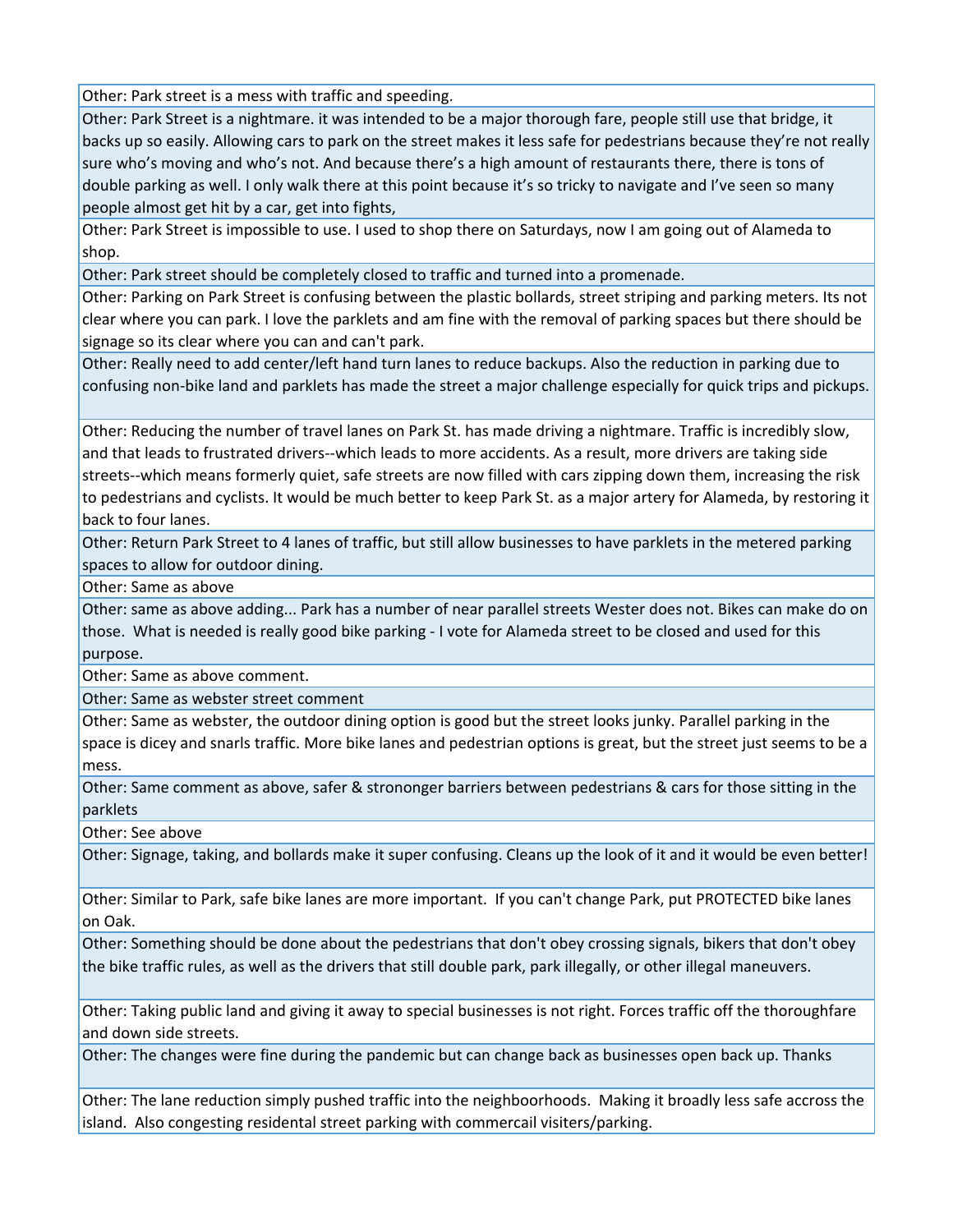Other: The majority of the park ‐lets are unsightly. They do not feel safe to eat in. Traffic is horrible. People doubled park or park illegally in other ways. IF the city required all these restaurants to put in high quality, attractive park let's maybe the change would seem more worthwhile, but the current setup takes away from the city's charm, is unsightly and dangerous.

Other: The new street parking space style is questionable. I would search out a way to make a public lot. Other: The number of lanes should be lowered the whole length of the street

Other: The 'parklets' should be on the sidewalk in front of the restaurants; it makes no sense for waiters to cross pedestrians on the sidewalk. Pedestrians and cyclists should be where the parklets are, and two lanes for cars should be down the middle.

Other: The pylons make safe right turns hazardous as they force one almost into the oncoming lane of the street you are turning on to.

Other: The safest lanes are the straightest lanes with no traffic changes. These types of modifications invite increased accidents. The city should release the statistics on traffic mishaps before and after these changes.

Other: the street is a mess. people park illegally everywhere. time to enforce the laws and to tell us how much in meter and parking ticket revenue has been lost.

Other: The streets need to be reconfigured so there is more space for pedestrians on the sidewalks, which were never wide enough to start with. Parking needs to be more logically laid out and more clearly prohibited with physical barriers where necessary. Double‐parking is still rampant and needs to be enforced aggressively.

Other: The traffic increased dramatically, waiting for the green light takes so long and have to wait a couple times for it to change from Encinal to Lincoln. The excessive traffic now spilled over to Broadway. Please bring the 4 lanes back to park.

Other: The visibility at the intersections where the parklets are has been reduced...not good for us drivers. There is traffic buildup and blocking of the intersection on Lincoln/Tilden where the lanes merge and have gotten stuck at the intersection because people are anxious to cross so they creep and block the intersection. There has been a car hit one of the parkets when people were dining, so it is dangerous. this creates frustration with drivers so things will happen. And YES I do avoid this section of street as well as Webster and Shore Line because it is BAD.

Other: There are so many options that would be less of an eyesore than what Park st has become. With parking and driving impossible.... there has to be a better way to make this work.

Other: There is no parking and the traffic is very heavy. But I do like walking down the street

Other: This change pushes much of the traffic onto Broadway. That is a residential street.

Other: This entire process is a complete disaster and screw‐up for the whole City of Alameda. First, we try to avoid Park Street altogether, and now we avoid all businesses on and around Park Street because it's dangerous. The new striping scheme has created a hazardous situation for both pedestrians and drivers. Regularly, vehicles are blocking main intersections as there is not enough room in the roadway. Cars race from point to point in an effort not to get stuck behind a light or in the middle of an intersection. The idea was fine during Covid to provide capabilities for restaurants with outside dining, but now it's time to return to predictable traffic patterns. This entire process keenly illustrates that the City of Alameda Planning, Building & Transportation Department needs new leadership a the very top and quickly. The Department's ideas are injudicious, ill‐advised, nonsensical, and reckless, and that's being nice! Why is the City Planning Department trying to run a business that pays taxes out of town? This entire process nonsensical going forward after Covid‐19. I cannot believe you are proposing the concept to continue using one lane each way; this is laughable! God Help US!